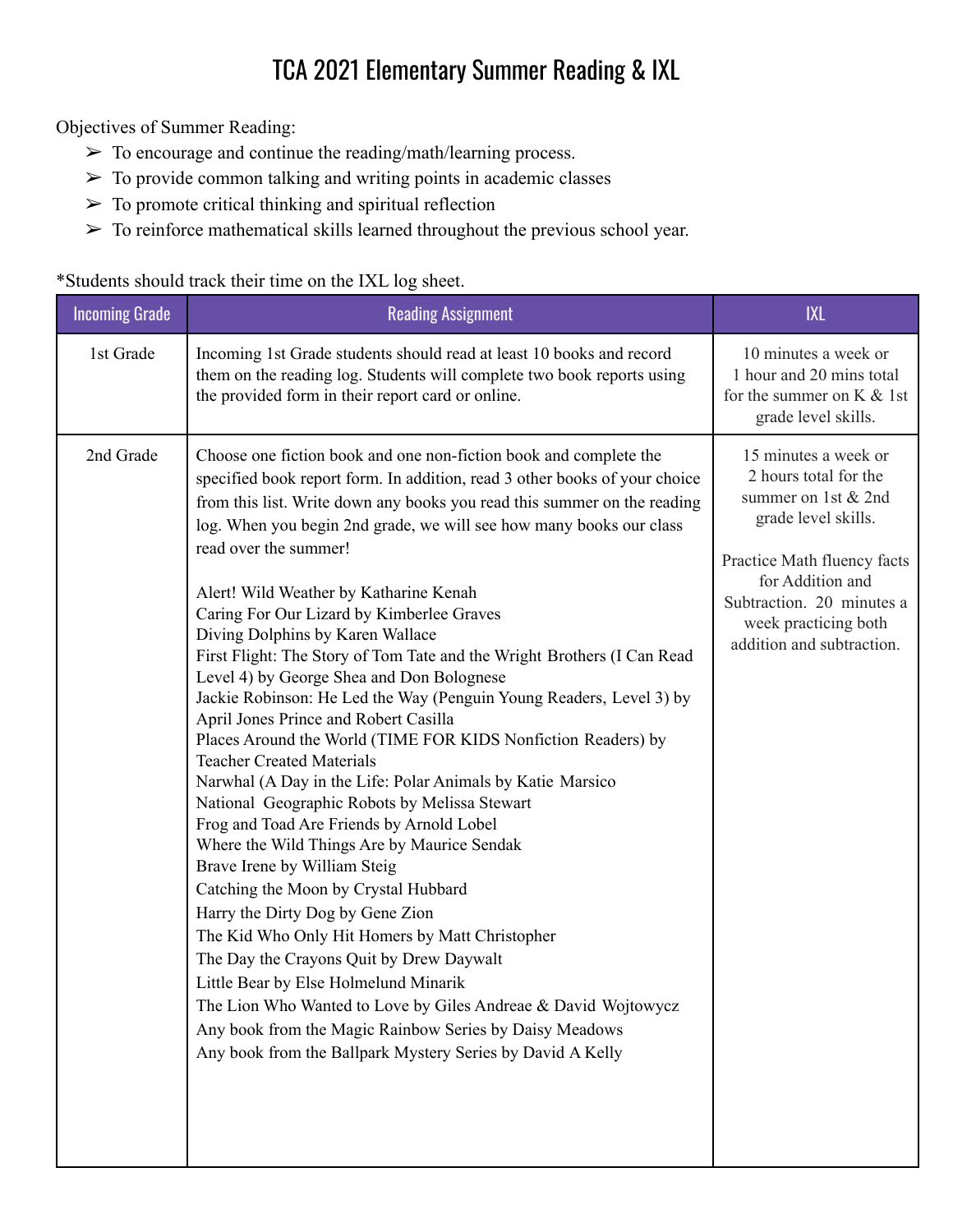| 3rd Grade | Use the list below to choose 3 books that you would like to read this<br>summer. You will need to read at least one book from the "Chapter<br>Books" category. You also need to choose at least one book from the<br>"Character Lessons" list. Any book that you read from the list needs to<br>be written on a Reading Log. You may write down other books you read<br>as well.                                                                                          | 20 minutes a week or<br>3 hours total for the<br>summer. Focus on<br>addition, subtraction,<br>multiplication, word<br>problems, place value, and<br>time.                                                                  |
|-----------|---------------------------------------------------------------------------------------------------------------------------------------------------------------------------------------------------------------------------------------------------------------------------------------------------------------------------------------------------------------------------------------------------------------------------------------------------------------------------|-----------------------------------------------------------------------------------------------------------------------------------------------------------------------------------------------------------------------------|
|           | <b>CHARACTER LESSONS PICTURE BOOK LIST</b><br>The Ugly Duckling by Hans Christian Anderson<br>The Most Magnificent Thing by Ashley Spires<br>The Paperboy by Dav Pilkey<br>The Lady in the Box by Ann McGovern<br>The Invisible Boy by Trudi Ludwig<br>Brave Irene by William Steig                                                                                                                                                                                       | Practice Math fluency facts<br>for Addition, Subtraction<br>and multiplication.<br>15 minutes a week<br>practicing.                                                                                                         |
|           | <b>NOVELS/CHAPTER BOOK LIST</b><br>The Hundred Dresses by Eleanor Estes<br>Tornado by Betsy Byars<br>Boxcar Children (any book) by Gertrude Chandler Warner<br>I Survived Series (any book) by Lauren Tarshis<br>Jake Drake: Teacher's Pet by Andrew Clements<br>Stone Fox by John Reynolds Gardiner<br>Clementine by Sara Pennypacker                                                                                                                                    |                                                                                                                                                                                                                             |
| 4th Grade | Because of Winn Dixie.<br>Students are required to write a book report (one full page in cursive) for<br>Because of Winn Dixie. Students will turn in this assignment during the<br>first week of school, and it will be the first reading grade of the year.                                                                                                                                                                                                             | 45 minutes a week or 6<br>hours total for the summer<br>on 3rd &4th grade level<br>skills.<br>Multiplication fact fluency<br>is essential.                                                                                  |
| 5th Grade | No Talking by Andrew Clements<br>After reading the assigned novel, each student will complete the book<br>report from the specified form. This assignment will be turned in the first<br>week of school and will be your child's first reading grade of the year.<br>Please make sure to follow the scoring rubric while completing this<br>assignment. The content included in this novel will be used in class as a<br>source of discussion during our reading lessons. | 45 minutes a week or 6<br>hours total for the summer.<br>Focus on place value and<br>number sense, addition and<br>subtraction, multiplication,<br>and division.<br>Multiplication fact fluency<br>is essential             |
| 6th Grade | Soul Surfer: A True Story of Faith, Family, and Fighting to Get Back on<br>the Board Book by Bethany Hamilton, Rick Bundschuh, and Sheryl Berk                                                                                                                                                                                                                                                                                                                            | 45 minutes a week or 6 hours<br>total for the summer.<br>Focus on addition,<br>subtraction, multiplication,<br>and division of whole<br>numbers, decimals and<br>fractions, order of operations,<br>geometry and equations. |